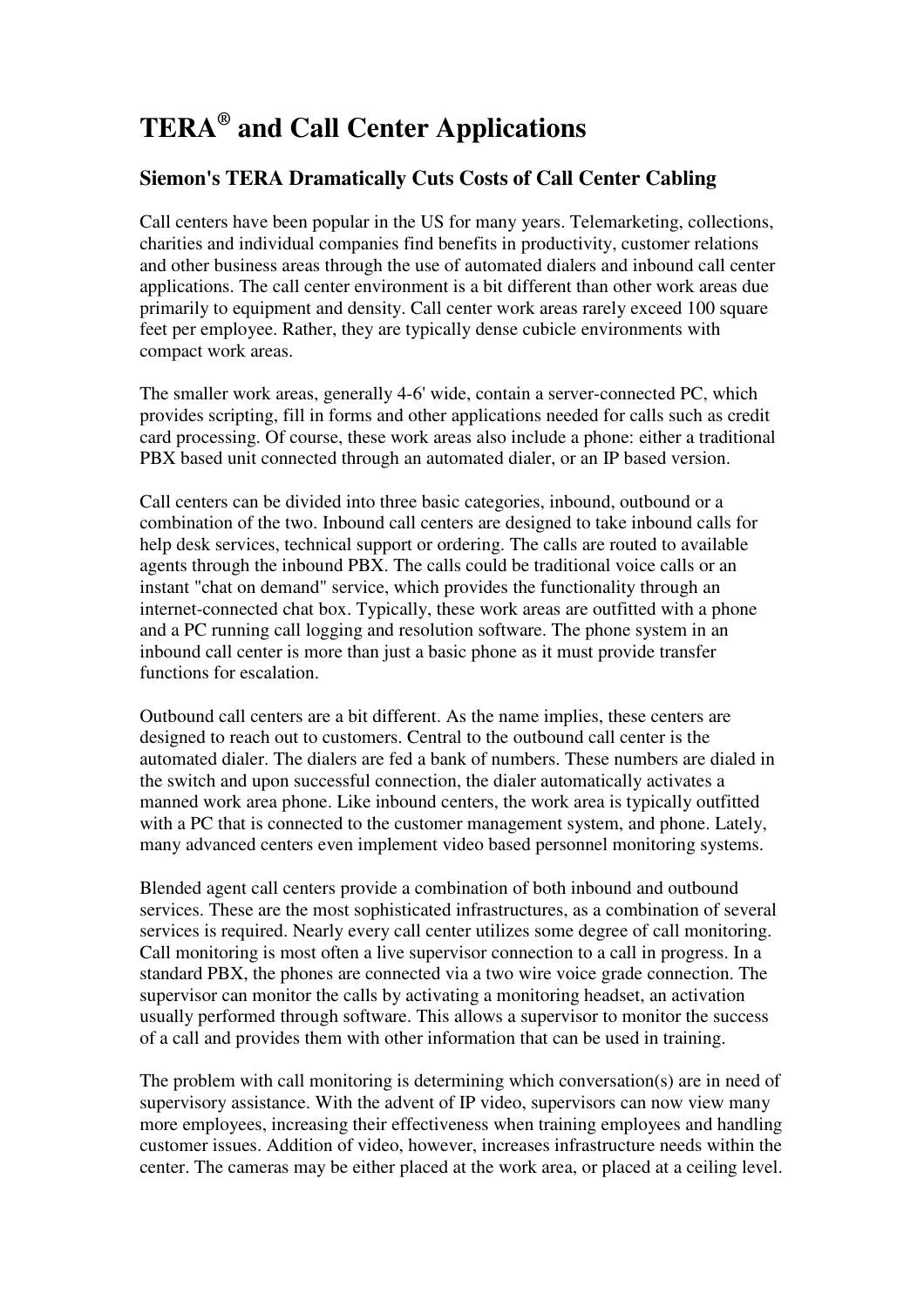(For more information on Video applications over IP, visit www.siemon.com/uk/white\_papers).

The advantages of adding video to call center environments is that a supervisor can remotely view the facial expressions and demeanor of the call center personnel. This body language can provide key information on call success. This method is also being applied to outsourced call center operations for the same reason. By implementing advanced monitoring, supervisors can successfully monitor remote outsourced personnel, increasing program success.

Another trend in call centers is taking advantage of IP Telephony services. IP Telephony/VoIP has distinct advantages including reduced call fees, IP manageable equipment and IP based fax services. This also allows for a closer integration between an IP based CRM (Customer Relations Management) system and phone systems. With an increasing number of options becoming available in the IP PBX market, these options are gaining in popularity. IP Phones are typically connected via a two pair 10/100 Ethernet connection. This increases the network connectivity needs for a work area.

## **Unique connectivity needs**



If a work area is outfitted with all of the equipment listed above, the needs for this space include a 10/100 PC network connection, a voice grade phone connection or a 10/100 IP based phone connection, and if IP video is used, a two pair connection that is acceptable for video services. If credit card processing is not integrated, another phone grade service connected to the processing box is also required. If a company is utilizing Category 5e cabling or above, the industry standards stipulate that pairs cannot be split behind the faceplate, and that all 4 pairs must be terminated to a 4 pair modular jack. This means that to connect each of the services mentioned above, a work area would need 4 fully terminated 4-pair outlets.

As anyone that has ever pulled cable through cubicle furniture can tell you, there is a finite amount of room for both power and cables. Four Category 5e or 6 cables consume a large portion of this space. This does not include extra connections for network printers, network fax machines and other peripherals that may be needed in the work areas. Enter Siemon's Category7/Class F TERA® . This end-to-end solution features both exceptional bandwidth and a unique connector maximizing work area connectivity.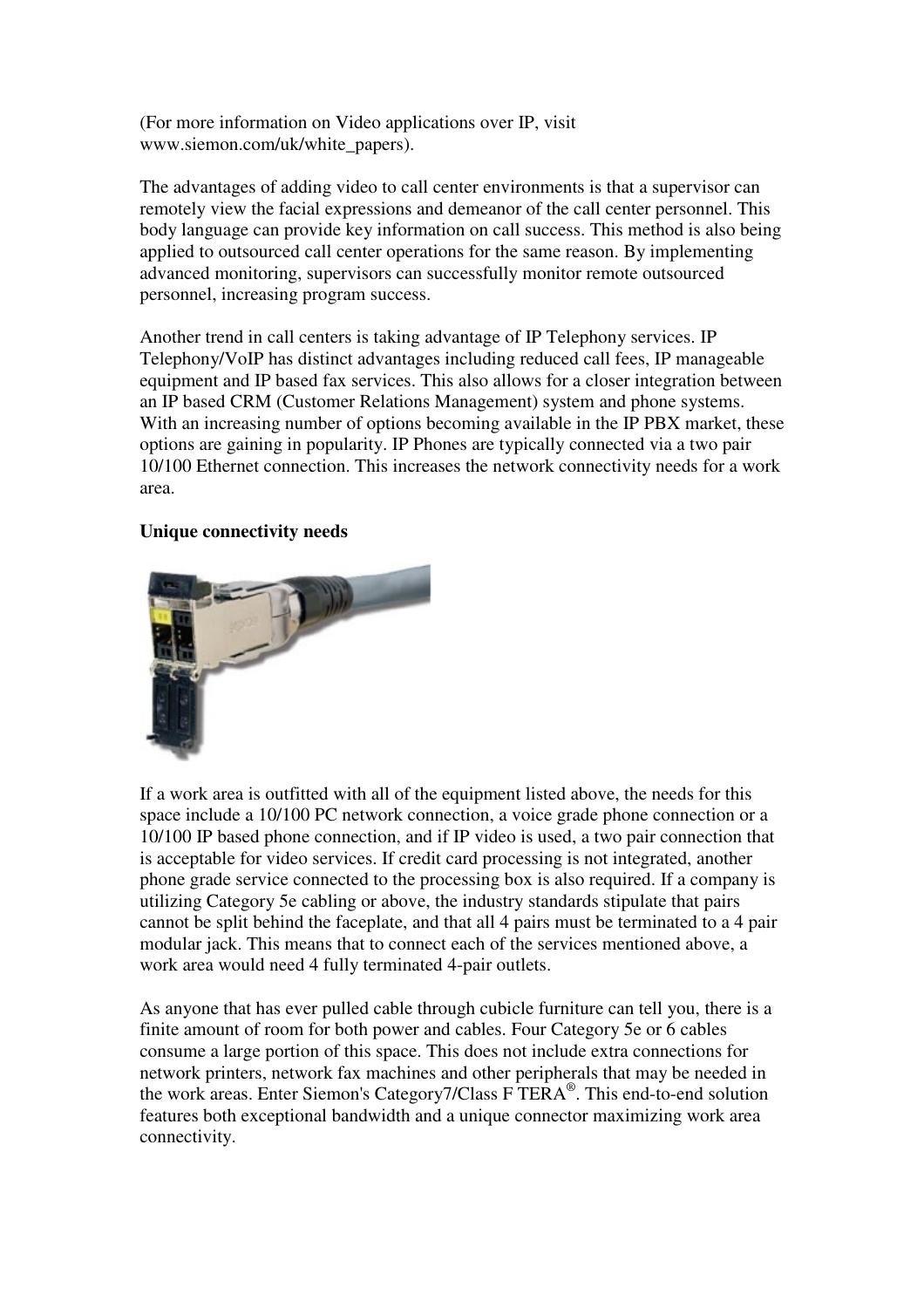Due to the connector's four quadrant fully shielded design and a variety of 1,2, and 4 pair patch cord options, a user can realize two 10/100 connections in the same space as one RJ45 outlet. In a call center, office or cubicle space is more concentrated than in a regular office environment. As the workstations are limited to specific applications, the need for a connection at over 100Mbps is not common. Primarily, the call center workstation only accesses one application, and new trends are moving these applications to web based services. This migration increasingly allows a thin client environment. All connections must be terminated via an 8-position connector behind the faceplate but, this does not mean that you cannot "split pairs" in front of the faceplate. This TERA<sup>®</sup> benefit eliminates the wasted pairs common in RJ45 connectivity.

One TERA connector features the ability to run a one pair video, one pair legacy voice and a two pair 10/100 PC connection; or one two pair VoIP phone and a two pair 10/100 connection. This ability to split pairs in front of the faceplate is a unique benefit of TERA. The chart below shows just what you can do with a pair and/or pair requirement for various applications.

| <b>Gigabit Applications*</b><br>$(4\,\text{pair})$ | 10/100 Applications<br>$(2\,\text{pair})$ | <b>Single Pair applications</b> |
|----------------------------------------------------|-------------------------------------------|---------------------------------|
| Gigabit PC                                         | Workstation                               | Phone (analog voice)            |
| Gigabit Switch port                                | Print server                              | Video Camera (CCTV)             |
|                                                    | Wireless Access point                     |                                 |
|                                                    | VoIP phone                                |                                 |
|                                                    | <b>Network Printer</b>                    |                                 |
|                                                    | IP Camera                                 |                                 |
|                                                    | <b>Monitoring Phone</b>                   |                                 |
|                                                    | <b>Blade Server Port</b>                  |                                 |
|                                                    | Network Jack/Intellijack                  |                                 |

Note:

There is a new 2 pair gigabit standard that has just been approved by ISO. The standard specifies 2 pair gigabit operations over Class F with the TERA interface as the only approved interface.

While many VoIP phone manufacturers are now including a switch in the phone, this is really designed for legacy applications where two data pairs are not always available. The switch in the phone introduces a single point of failure to the work area. Also, as this is an active device, it adds to administrative overhead. Active equipment has a much shorter lifecycle than do passive components (which are typically 10-15 years), making the investment of a passive cable show significantly better ROI over time than an active component that may require replacement once or twice in the same time frame.

For instance, one TERA $^{\circ}$  can support the same 10/100 devices as two category 5e or 6 channels for less cost and greater support for future applications such as 2 pair gigabit. The savings is realized in materials, space, and labor. A typical implementation of category 5e or 6 wastes two pairs if the end user is utilizing